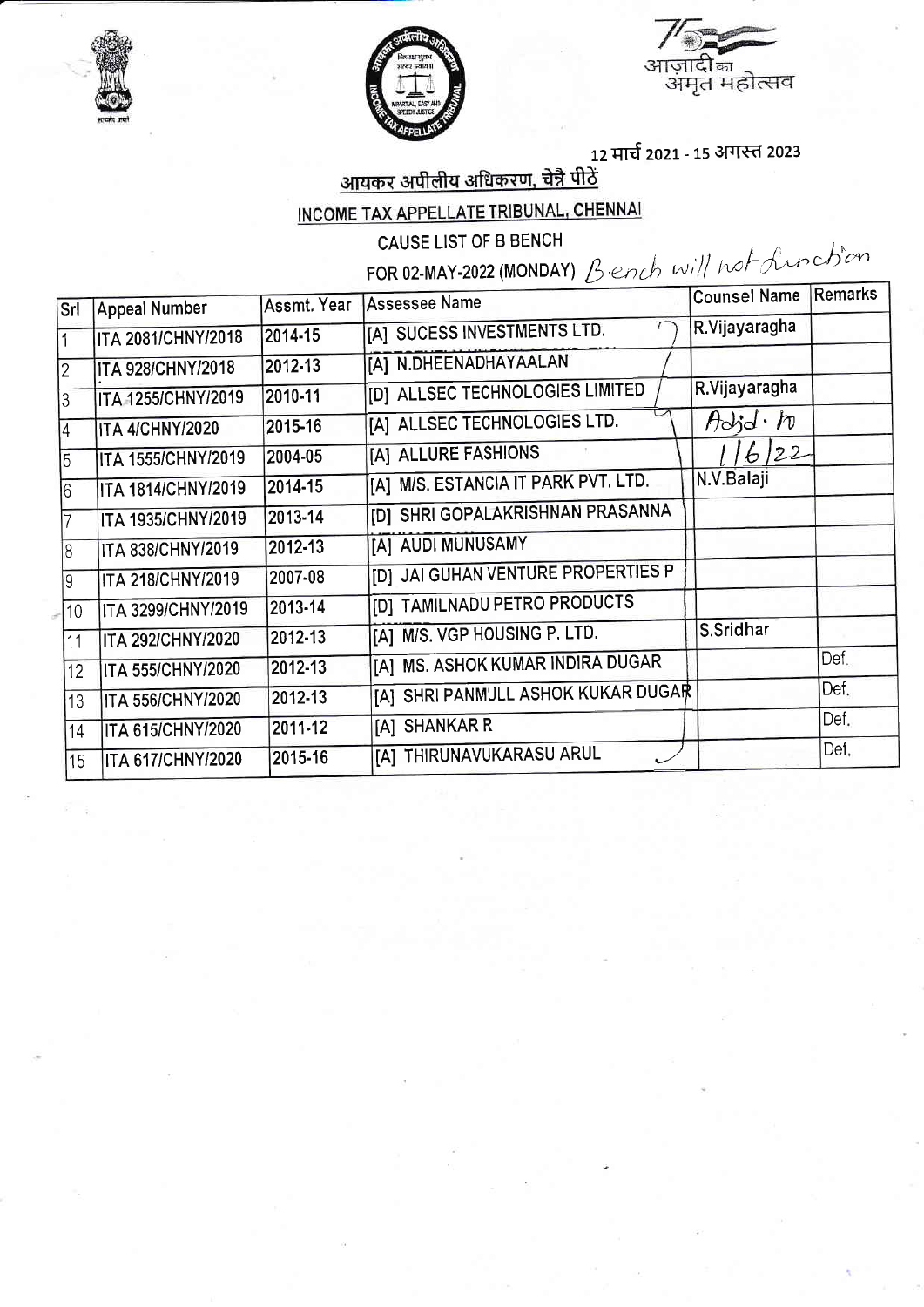





## <u>आयकर अपीलीय अधिकरण, चेन्नै पीठें</u>

## INCOME TAX APPELLATE TRIBUNAL, CHENNAI

CAUSE LIST OF B BENCH

FOR 04-MAY-2022 (WEDNESDAY) Bench will not function

| Srl            | <b>Appeal Number</b>      | Assmt. Year | <b>Assessee Name</b>                              | <b>Counsel Name</b>    | Remarks    |
|----------------|---------------------------|-------------|---------------------------------------------------|------------------------|------------|
| $\overline{1}$ | <b>ITA 115/CHNY/2018</b>  | 2014-15     | [A] BHARATH PROMOTORS<br>$\overline{\phantom{0}}$ | S. Sridhar             |            |
| $\overline{2}$ | ITA 3129/CHNY/2018        | 2015-16     | [A] BHARATH PROMOTERS                             | Add·b                  |            |
| 3              | ITA 1067/CHNY/2019        | 2011-12     | [A] THE INDO-KOREAN CULTURAL AND                  | 16/22<br>$\mathcal{Q}$ | <b>SMC</b> |
| $\overline{4}$ | ITA 1087/CHNY/2019        | 2013-14     | [A] TEAM HR SERVICES PRIVATE LIMITED              | Sriramseshad           |            |
| $\overline{5}$ | ITA 1088/CHNY/2019        | 2014-15     | [A] TEAM HR SERVICES PRIVATE LIMITED              |                        |            |
| 16             | ITA 629/CHNY/2019         | 2015-16     | [A] TEAM HR SERVICES LTD.                         |                        |            |
| 17             | <b>ITA 1174/CHNY/2019</b> | 2009-10     | [A] TVS FINANCE & SERVICES LIMITED                | R.Vijayaragh           |            |
| 8              | <b>ITA 13/CHNY/2019</b>   | 2013-14     | [D] A GANDHIMATHI                                 | <b>Philip George</b>   |            |
| 9              | <b>ITA 14/CHNY/2019</b>   | 2013-14     | [D] A GANDHIMATHI                                 |                        |            |
| 10             | <b>ITA 15/CHNY/2019</b>   | 2014-15     | [D] A GANDHIMATHI                                 |                        |            |
| 11             | ITA 132/CHNY/2019         | 1998-99     | [A] VGP HOUSING (P) LTD.                          | S.Sridhar              |            |
| 12             | <b>ITA 133/CHNY/2019</b>  | 1999-2000   | [A] VGP GOLDEN BEACH RESORTS LTD.                 | S.Sridhar              |            |
| 13             | ITA 3066/CHNY/2019        | 2014-15     | [A] SMT. DEVAKUMARI                               | S.Sridhar              |            |
| 14             | <b>ITA 3181/CHNY/2019</b> | 2014-15     | [D] SMT. DEVAKUMARI                               |                        |            |
| 15             | ITA 451/CHNY/2019         | 2015-16     | [A] CHOLAJI KANNIYALAL                            | S.Sridhar              |            |
| 16             | <b>ITA 949/CHNY/2020</b>  | 2012-14     | [D] SHRI ELUMALAI MUTHUKUMARAN                    |                        |            |
| 17             | <b>ITA 250/CHNY/2020</b>  | 2016-17     | [A] D.N.VIKRAMAN                                  | K.Ravi                 |            |
| 18             | <b>ITA 984/CHNY/2020</b>  | 2017-18     | [D] SHRI SIVANANTHAM                              |                        |            |
| 19             | ITA 293/CHNY/2019         | 2015-16     | [A] SUBBULAKSHMI SIVATHANU                        |                        |            |
| 20             | <b>ITA 278/CHNY/2019</b>  | 2015-16     | [A] MUTHIAN SIVATHANU                             |                        |            |
| 21             | <b>ITA 334/CHNY/2020</b>  | 2016-17     | [A] SHRI MUTHIAN SIVATHANU                        |                        |            |

incor ٠ö, Gharmul L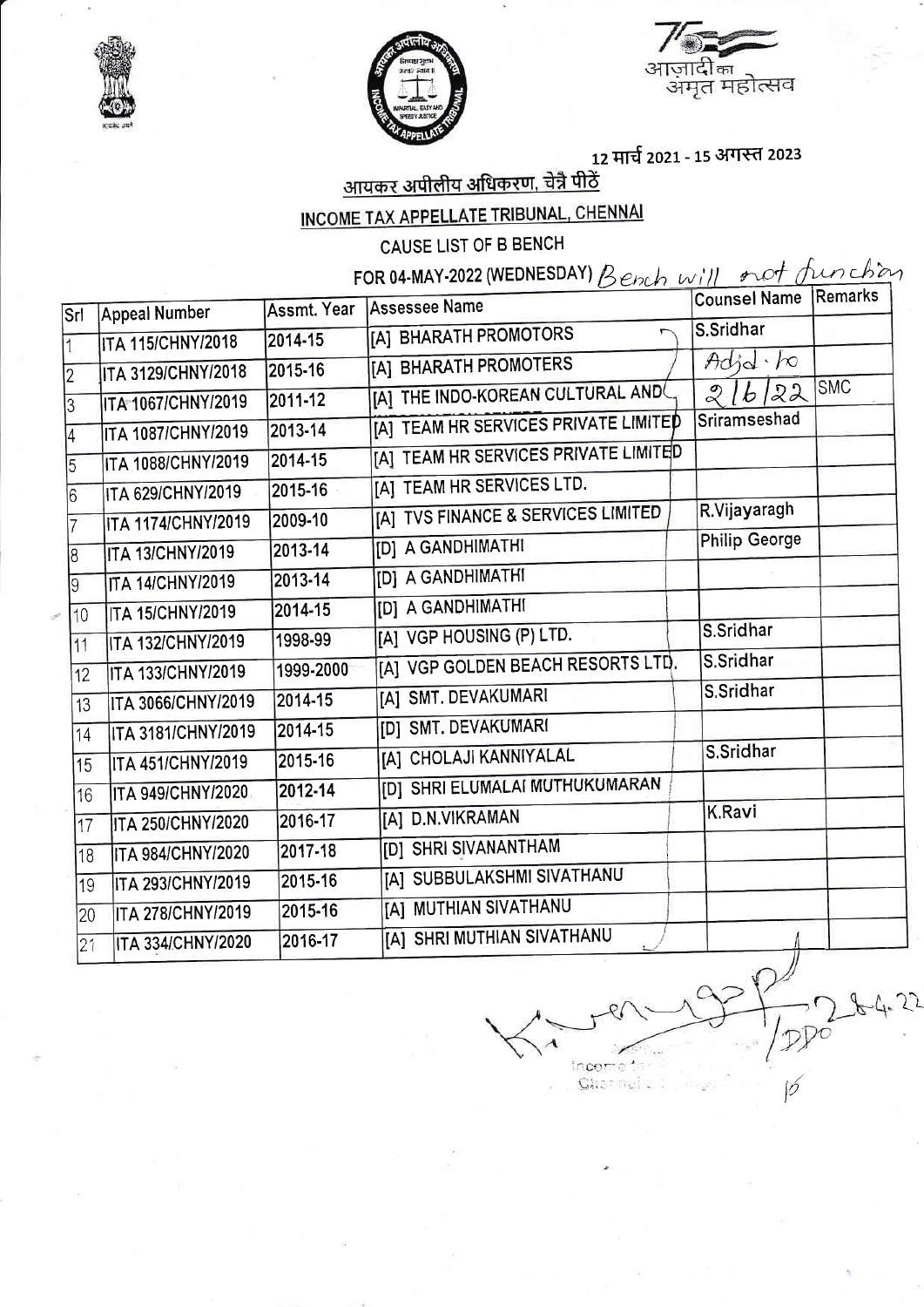



आज़ादीक<br>- अमृत महोत्सव

<u>आयकर अपीलीय अधिकरण, चेन्नै पीठें</u>

INCOME TAX APPELLATE TRIBUNAL, CHENNAL

|     |                       |         | <b>CAUSE LIST OF C BENCH</b>          | BENCHDID NOT FUNCTION |                |
|-----|-----------------------|---------|---------------------------------------|-----------------------|----------------|
|     |                       |         | FOR 02-MAY-2022 (MONDAY)              |                       |                |
| Srl | Appeal Number         | Assmt.  | <b>Assessee Name</b>                  | <b>Counsel Name</b>   | <b>Remarks</b> |
|     | 1 ITA 2269/CHNY/2018  | 2008-09 | [A] YOUNG MEN'S CHRISTIAN             |                       |                |
|     | 2 ITA 2270/CHNY/2018  | 2009-10 | [A] YOUNG MEN'S CHRISTIAN             | 40ydE                 |                |
|     | 3 ITA 2271/CHNY/2018  | 2010-11 | [A] YOUNG MEN'S CHRISTIAN             |                       |                |
|     | 4 ITA 2272/CHNY/2018  | 2011-12 | [A] YOUNG MEN'S CHRISTIAN             | $15106$ 2022.         |                |
|     | 5 ITA 2273/CHNY/2018  | 2012-13 | [A] YOUNG MEN'S CHRISTIAN             |                       |                |
|     | 6 ITA 2385/CHNY/2018  | 2009-10 | [A] SHANTHI FORTUNE (INDIA) PRIVATE   |                       |                |
|     | 7 ITA 2557/CHNY/2018  | 2009-10 | [D] SHANTHI FORTUNE (INDIA) PVT. LTD. |                       |                |
|     | 8 CO 88/CHNY/2019     | 2009-10 | [A] SHANTHI FORTUNE (INDIA) PVT. LTD. |                       |                |
|     | 9 ITA 2390/CHNY/2018  | 2011-12 | [A] S L P LORRY TRANSPORT SERVICE     | G.Baskar              |                |
|     | 10 ITA 1197/CHNY/2019 | 2007-08 | [A] K.T.A & G.R.S EDUCATIONAL TRUST   |                       |                |
|     | 11 ITA 1198/CHNY/2019 | 2008-09 | [A] K.T.A & G.R.S EDUCATIONAL TRUST   | $dd^-$                |                |
|     | 12 ITA 1199/CHNY/2019 | 2009-10 | [A] K.T.A & G.R.S EDUCATIONAL TRUST   |                       |                |
|     | 13 ITA 1200/CHNY/2019 | 2011-12 | [A] K.T.A & G.R.S EDUCATIONAL TRUST   | 622                   |                |
|     | 14 ITA 1313/CHNY/2019 | 2013-14 | [A] SHRI T. DURAI RAJHA               | \$.Sridhar            |                |
|     | 15 ITA 2492/CHNY/2019 | 2010-11 | [A] SMT. NIRMALA VENKATAPATHY         |                       |                |
|     | 16 WTA 50/CHNY/2019   | 2008-09 | [A] D.VENKATESH                       | <b>M.Sivaprasad</b>   |                |
|     | 17 WTA 51/CHNY/2019   | 2009-10 | [A] D.VENKATESH                       |                       |                |
|     | 18 ITA 749/CHNY/2020  | 2013-14 | [A] SMT. P. CHITRA                    |                       |                |
|     | 19 ITA 7/CHNY/2021    | 2012-13 | [D] P.N. MANI SUNDHAR                 |                       | Def.           |
|     | 20 ITA 8/CHNY/2021    | 2012-13 | <b>ID P.S.SARAVANAN</b>               |                       | Def.           |
|     | 21 ITA 17/CHNY/2021   | nii     | [A] RESERVE BANK STAFF QUARTERS       |                       | Def.           |
|     | 22 ITA 18/CHNY/2021   | 2011-12 | [D] M/S THULASI & OTHERS              |                       | Def.           |
|     | 23 ITA 36/CHNY/2021   |         | [A] ACTION FOR REHABILITATION TRUST   |                       |                |
|     | 24 ITA 48/CHNY/2021   | 2018-19 | [A] K.PALANISAMY                      |                       |                |
|     | 25 ITA 49/CHNY/2021   | 2016-17 | [A] SRI PERIYAPALAYTHAMMAN            |                       | Def.           |
|     | 26 ITA 50/CHNY/2021   | 2017-18 | [A] SRI PERIYAPALAYATHAMMAN           |                       | Def.           |
|     | 27 ITA 51/CHNY/2021   | 2018-19 | [A] SRI PERIYAPALAYATHAMMAN           |                       | Def.           |
|     | 28 ITA 61/CHNY/2021   | 2013-14 | <b>[A] ABT LIMITED</b>                |                       |                |
|     | 29 ITA 62/CHNY/2021   | 2014-15 | [A] ABT LIMITED                       |                       |                |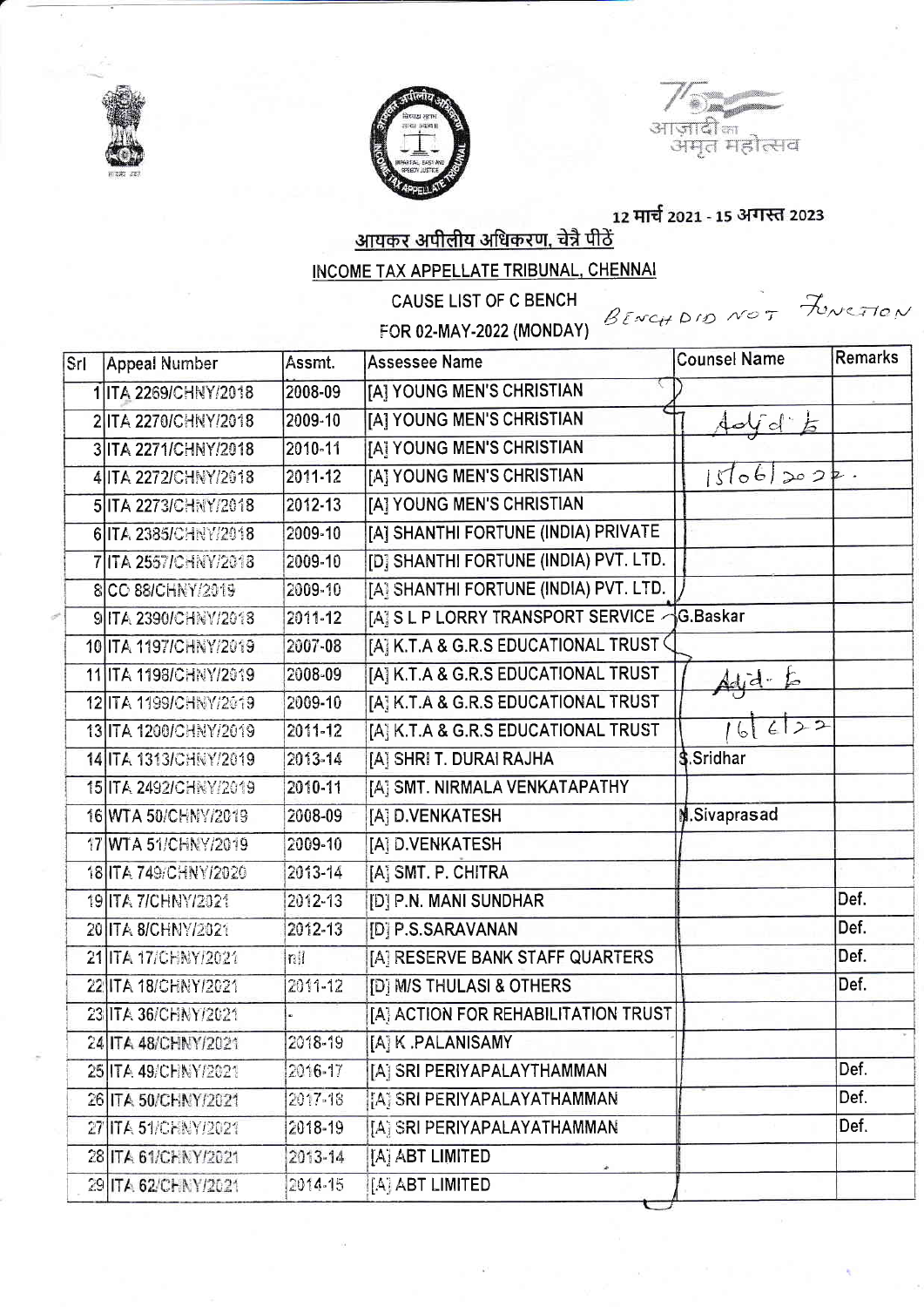



आज़ ंदना .<br>अमत महोत्सव

 $\bar{\mathcal{K}}$ 

<u>आयकर अपीलीय अधिकरण, चेन्नै पीठें</u>

INCOME TAX APPELLATE TRIBUNAL, CHENNAI

CAUSE LIST OF C BENCH

FOR 04-MAY-2022 (WEDNESDAY)

BENCH DIANOT FUNCTION

| Assmt.                                                                                                                                                                                                                                                                                                                                                                                                                                                                                                                                                                                                       | <b>Assessee Name</b>               | <b>Counsel Name</b>                                      | <b>Remarks</b> |
|--------------------------------------------------------------------------------------------------------------------------------------------------------------------------------------------------------------------------------------------------------------------------------------------------------------------------------------------------------------------------------------------------------------------------------------------------------------------------------------------------------------------------------------------------------------------------------------------------------------|------------------------------------|----------------------------------------------------------|----------------|
| 2013-14                                                                                                                                                                                                                                                                                                                                                                                                                                                                                                                                                                                                      | [A] AGS HEALTH PRIVATE LIMITED     |                                                          |                |
| 2014-15                                                                                                                                                                                                                                                                                                                                                                                                                                                                                                                                                                                                      | [A] AGS HEALTH PRIVATE LIMITED     |                                                          |                |
| 2011-12                                                                                                                                                                                                                                                                                                                                                                                                                                                                                                                                                                                                      | [A] M/S MACMILLAN PUBLISHERS INDIA |                                                          |                |
|                                                                                                                                                                                                                                                                                                                                                                                                                                                                                                                                                                                                              | [A] CARNATIC FOUNDATION            |                                                          |                |
| 2012-13                                                                                                                                                                                                                                                                                                                                                                                                                                                                                                                                                                                                      | [A] SHUBH DIAMONDS                 |                                                          |                |
| 2008-09                                                                                                                                                                                                                                                                                                                                                                                                                                                                                                                                                                                                      |                                    |                                                          |                |
| 2016-17                                                                                                                                                                                                                                                                                                                                                                                                                                                                                                                                                                                                      | [D] M/S. ABAN INVESTMENTS LTD.     | $104 + 5$                                                |                |
| 2012-13                                                                                                                                                                                                                                                                                                                                                                                                                                                                                                                                                                                                      |                                    |                                                          |                |
| 1996-97                                                                                                                                                                                                                                                                                                                                                                                                                                                                                                                                                                                                      | [A] H.M.PANDEY                     | 200622                                                   |                |
| 2008-09                                                                                                                                                                                                                                                                                                                                                                                                                                                                                                                                                                                                      | [A] BAREFOOT RESORTS & LEISURES    |                                                          |                |
| 2009-10                                                                                                                                                                                                                                                                                                                                                                                                                                                                                                                                                                                                      | [A] BAREFOOT RESORTS & LEISURES    |                                                          |                |
| 2010-11                                                                                                                                                                                                                                                                                                                                                                                                                                                                                                                                                                                                      | [A] BAREFOOT RESORTS & LEISURES    |                                                          |                |
| 2011-12                                                                                                                                                                                                                                                                                                                                                                                                                                                                                                                                                                                                      | [A] BAREFOOT RESORTS & LEISURES    |                                                          |                |
| 2012-13                                                                                                                                                                                                                                                                                                                                                                                                                                                                                                                                                                                                      | [A] BAREFOOT RESORTS & LEISURES    |                                                          |                |
| 2017-18                                                                                                                                                                                                                                                                                                                                                                                                                                                                                                                                                                                                      | [A] S.RAMESH                       |                                                          |                |
| 2017-18                                                                                                                                                                                                                                                                                                                                                                                                                                                                                                                                                                                                      | [A] S.ASHOK                        |                                                          |                |
| 2017-18                                                                                                                                                                                                                                                                                                                                                                                                                                                                                                                                                                                                      | [A] S.MURUGESH                     |                                                          |                |
| 2017-18                                                                                                                                                                                                                                                                                                                                                                                                                                                                                                                                                                                                      | [A] S.MAGESH                       |                                                          |                |
| 2017-18                                                                                                                                                                                                                                                                                                                                                                                                                                                                                                                                                                                                      | [A] S.POTHIRAJ                     |                                                          |                |
| 2016-17                                                                                                                                                                                                                                                                                                                                                                                                                                                                                                                                                                                                      | [A] BGR ENERGY SYSTEMS LIMITED     |                                                          | Def.           |
| 2017-18                                                                                                                                                                                                                                                                                                                                                                                                                                                                                                                                                                                                      | [A] BGR ENERGY SYSTEMS LIMITED     |                                                          | Def.           |
| 2020-21                                                                                                                                                                                                                                                                                                                                                                                                                                                                                                                                                                                                      | [A] MURUGAN CHETTIAR SHANMUGAM     |                                                          |                |
| 2013-14                                                                                                                                                                                                                                                                                                                                                                                                                                                                                                                                                                                                      | [A] SMT.ADITHYAPAN AMUTHA          |                                                          |                |
| 2018-19                                                                                                                                                                                                                                                                                                                                                                                                                                                                                                                                                                                                      | [A] M/S ATHENAHEALTH TECHNOLOGY    |                                                          |                |
| <b>Appeal Number</b><br>1 ITA 1701/CHNY/2019<br>2 ITA 1702/CHNY/2019<br>3 ITA 2784/CHNY/2019<br>4 ITA 329/CHNY/2021<br>5 ITA 2914/CHNY/2018<br>6 ITA 2339/CHNY/2019<br>7 ITA 830/CHNY/2020<br>8 ITA 713/CHNY/2020<br>9 ITA 2483/CHNY/2017<br>10 ITA 2002/CHNY/2018<br>11 ITA 2003/CHNY/2018<br>12 ITA 2004/CHNY/2018<br>13 ITA 2005/CHNY/2018<br>14 ITA 2006/CHNY/2018<br>15 ITA 63/CHNY/2021<br>16 ITA 64/CHNY/2021<br>17 ITA 65/CHNY/2021<br>18 ITA 66/CHNY/2021<br>19 ITA 67/CHNY/2021<br>20 ITA 71/CHNY/2021<br>21 ITA 72/CHNY/2021<br>22 ITA 73/CHNY/2021<br>23 ITA 74/CHNY/2021<br>24 ITA 82/CHNY/2021 |                                    | [A] L P RAMKUMAR (HUF)<br>[A] M/S. MOON VISION PVT. LTD. |                |